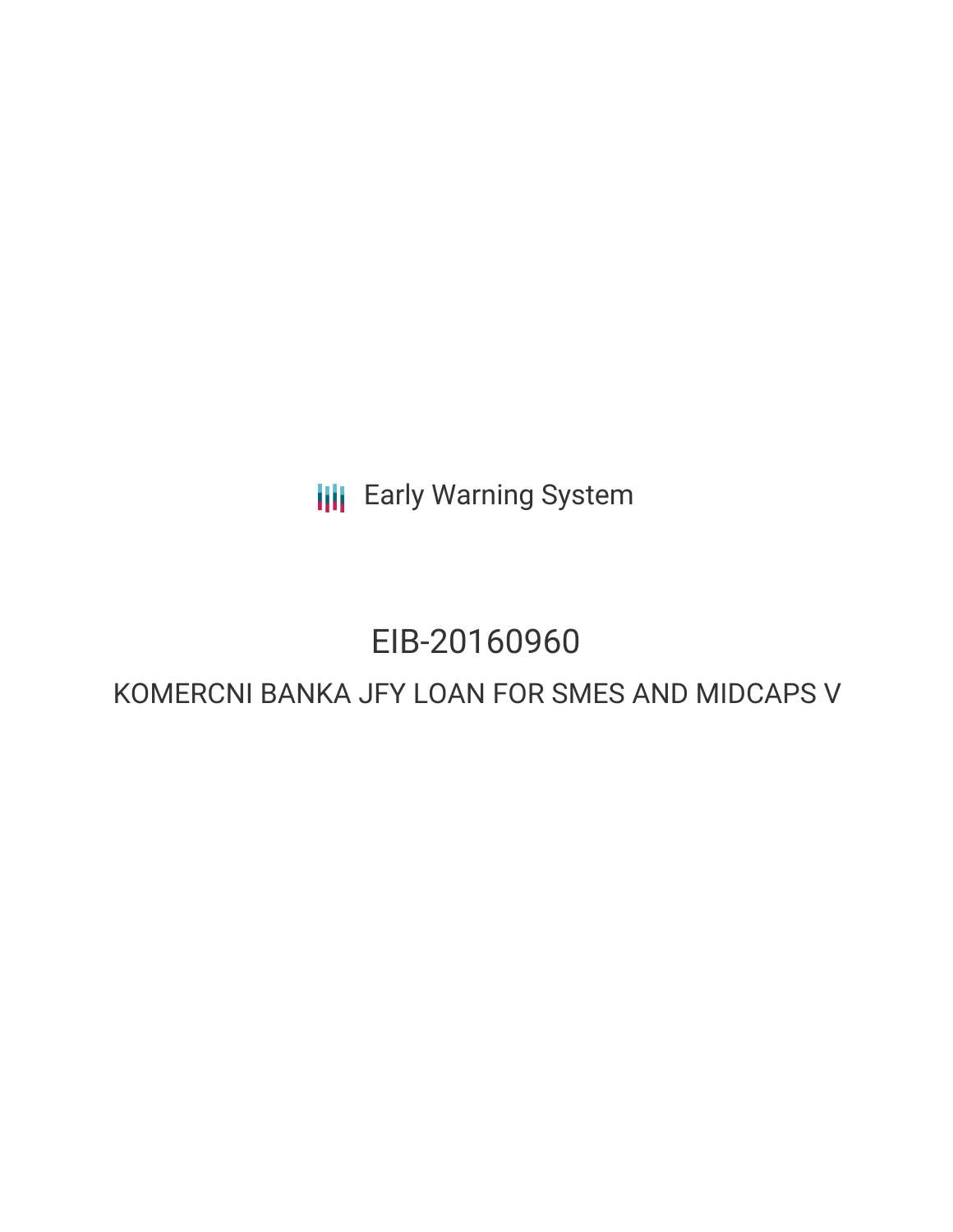### **Quick Facts**

| European Investment Bank (EIB)<br><b>Financial Institutions</b><br>Proposed | <b>Countries</b> |
|-----------------------------------------------------------------------------|------------------|
|                                                                             |                  |
|                                                                             | <b>Status</b>    |
| <b>Bank Risk Rating</b><br>U                                                |                  |
| KOMERCNI BANKA AS<br><b>Borrower</b>                                        |                  |
| <b>Investment Type(s)</b><br>Loan                                           |                  |
| <b>Investment Amount (USD)</b><br>\$105.99 million                          |                  |
| \$105.99 million<br><b>Loan Amount (USD)</b>                                |                  |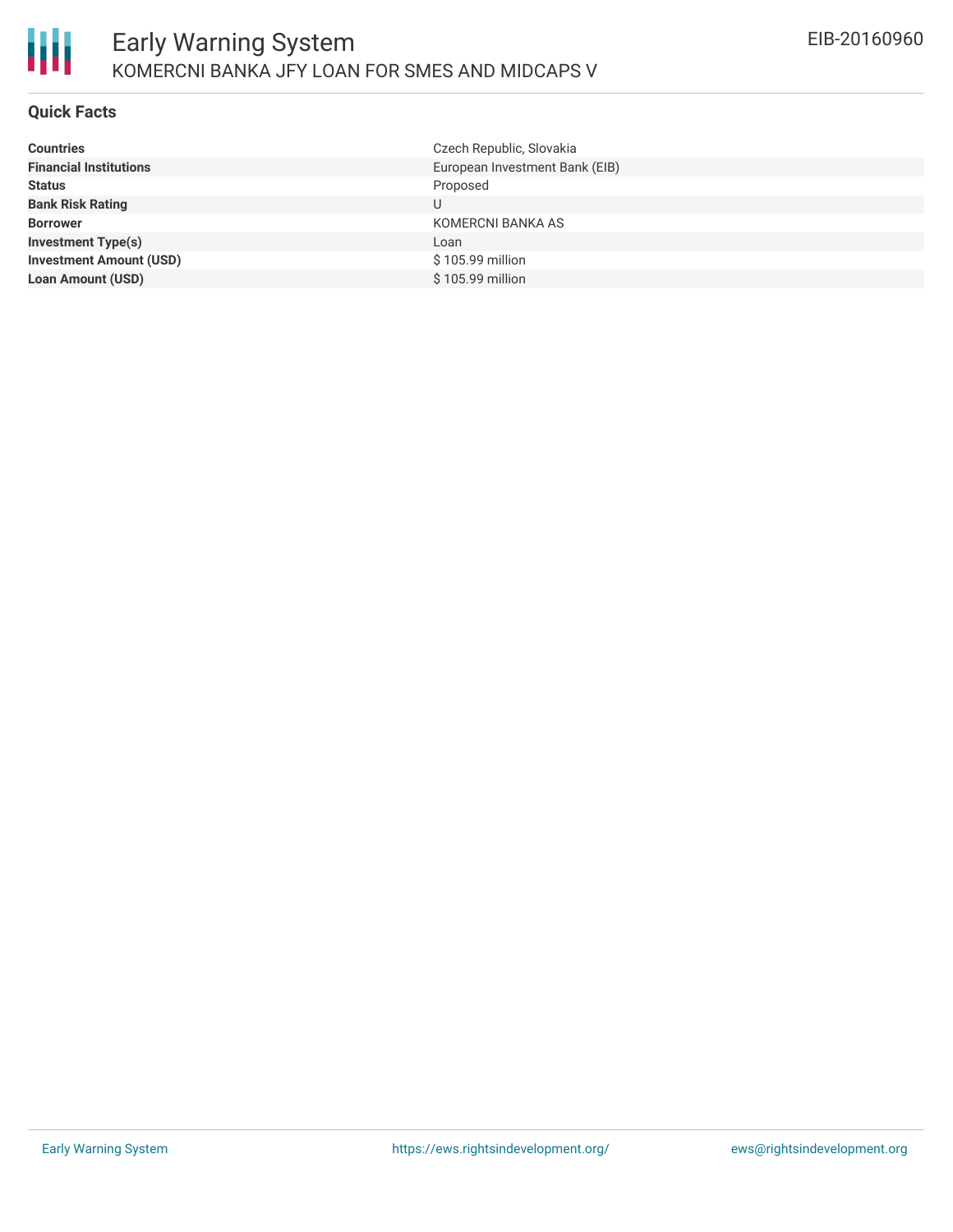

### **Project Description**

According to EIB website, this project is for the financing of small and medium-sized projects carried out by small and mediumsized enterprises (SMEs) and mid-caps supporting youth employment mainly in the Czech Republic and marginally in Slovakia (up to 20%). It will be requested to comply with applicable national and EU legislation for environmental aspect, as appropriate.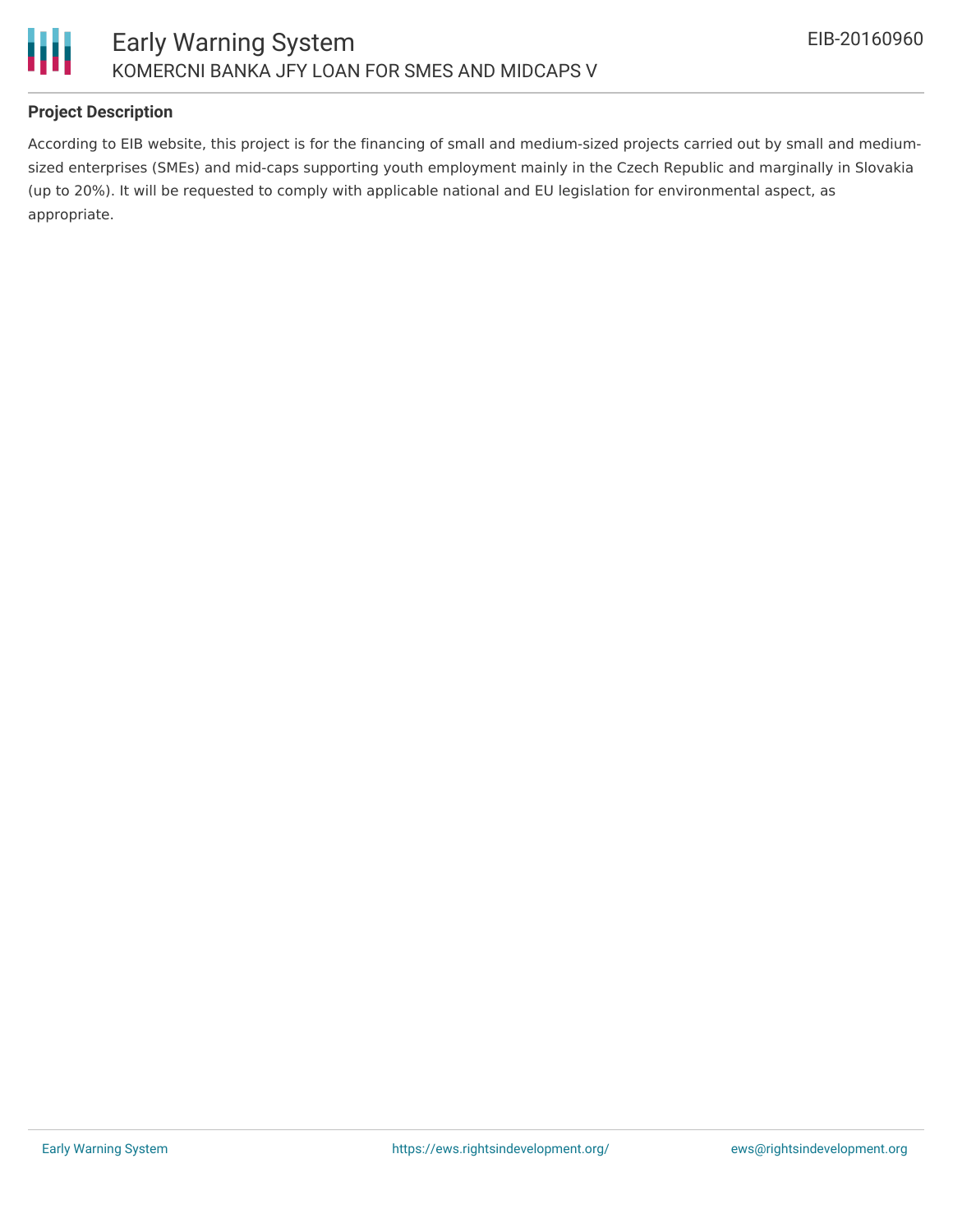

#### **Investment Description**

European Investment Bank (EIB)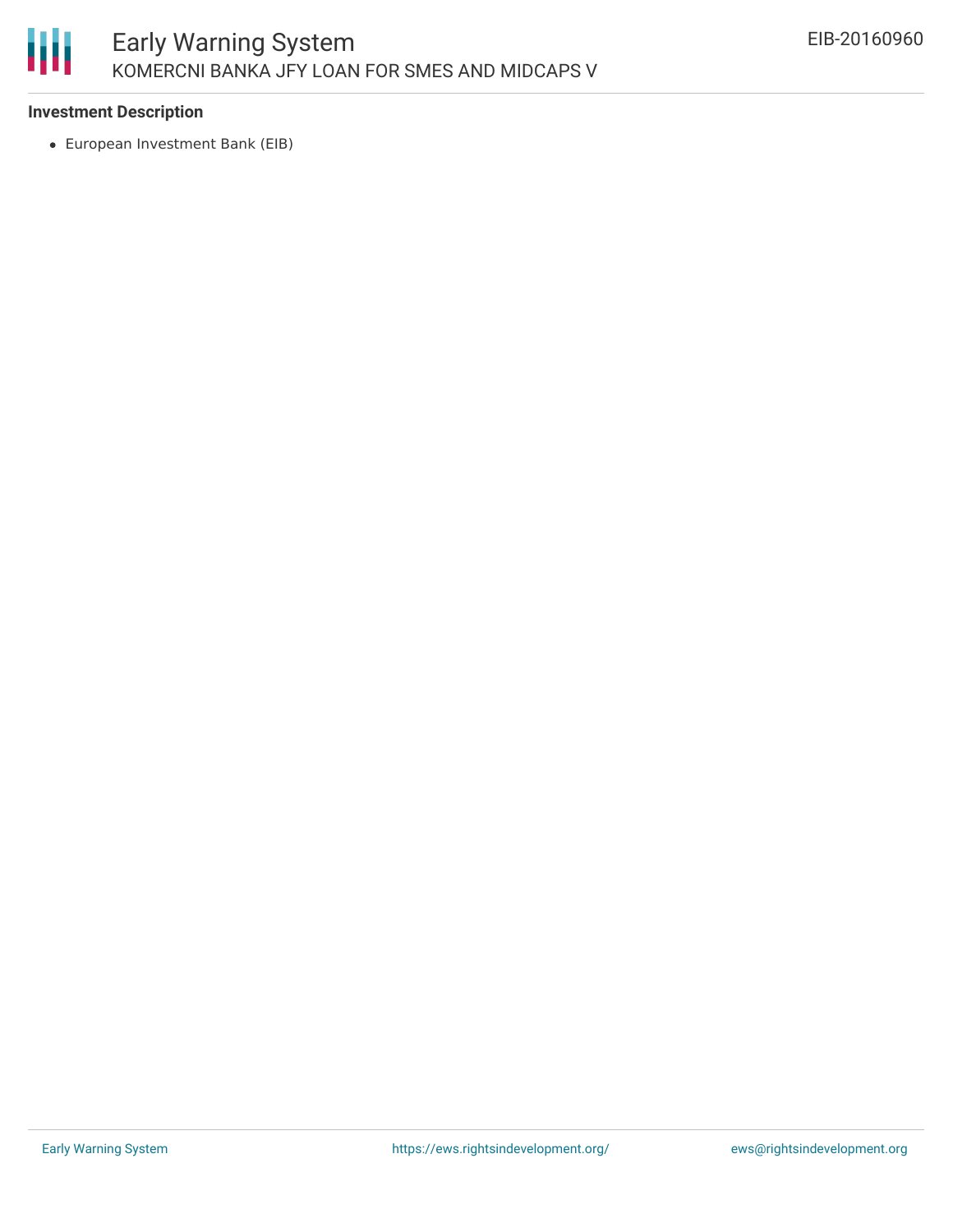#### **Contact Information**

No contact information provided at the time of disclosure.

#### ACCOUNTABILITY MECHANISM OF EIB

The EIB Complaints Mechanism is designed to facilitate and handle complaints against the EIB by individuals, organizations or corporations affected by EIB activities. When exercising the right to lodge a complaint against the EIB, any member of the public has access to a two-tier procedure, one internal - the Complaints Mechanism Office - and one external - the European Ombudsman. A complaint can be lodged via a written communication addressed to the Secretary General of the EIB, via email to the dedicated email address complaints@eib.org, by completing the online complaint form available at the following address: http://www.eib.org/complaints/form, via fax or delivered directly to the EIB Complaints Mechanism Division, any EIB local representation office or any EIB staff. For further details, check:

http://www.eib.org/attachments/strategies/complaints\_mechanism\_policy\_en.pdf

When dissatisfied with a complaint to the EIB Complaints Mechanism, citizens can then turn towards the European Ombudsman. A memorandum of Understanding has been signed between the EIB and the European Ombudsman establishes that citizens (even outside of the EU if the Ombudsman finds their complaint justified) can turn towards the Ombudsman on issues related to 'maladministration' by the EIB. Note that before going to the Ombudsman, an attempt must be made to resolve the case by contacting the EIB. In addition, the complaint must be made within two years of the date when the facts on which your complaint is based became known to you. You can write to the Ombudsman in any of the languages of the European Union. Additional details, including filing requirements and complaint forms, are available at: http://www.ombudsman.europa.eu/atyourservice/interactiveguide.faces